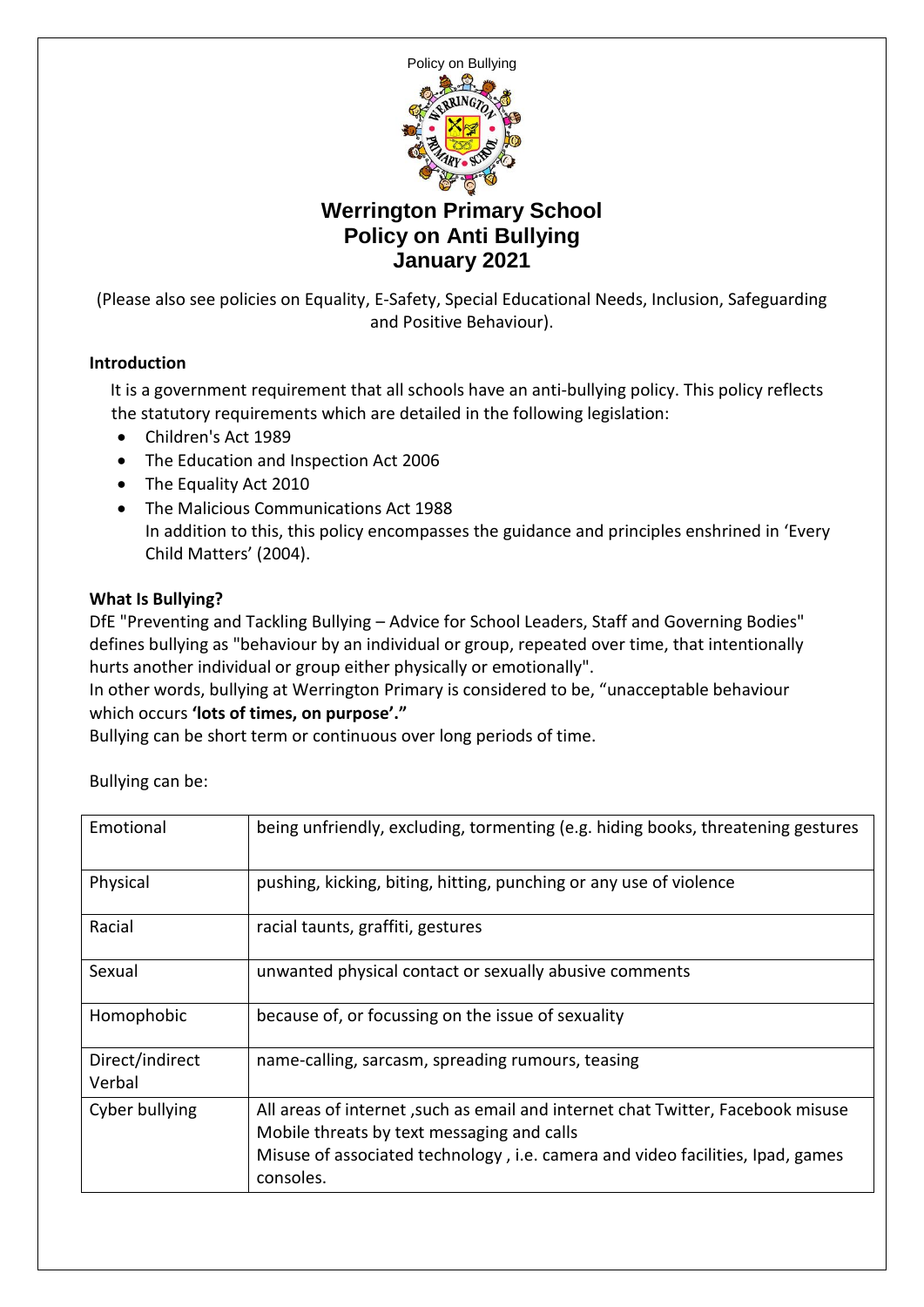

Bullying may be related to:

- Race
- Gender
- Religion
- Culture
- SEN or disability
- Appearance or health condition
- Home circumstances, incl Young carers and poverty
- Sexual orientation, sexism, or sexual bullying, homophobia sexual bullying. nine of the equality strands: age, disability, gender, gender-identity, race,

# **Aims and objectives**

Bullying is wrong and damages individual children. We therefore do all we can to prevent it, by developing a school ethos in which bullying is regarded as unacceptable.

Werrington Primary School values and celebrates diversity and expects all sections of our school community to demonstrate respect towards others and together make our school safe for everyone. We want our school to be an environment which is secure, supportive and listening, where all children can learn safely and without anxiety.

This policy aims to produce a consistent school response to any bullying incidents that may occur. We aim to make all stakeholders aware that bullying in any form, by anyone (adults or children) and anywhere, is always unacceptable. We make clear each person's responsibilities with regard to the eradication of bullying in our school.

**We expect everyone to take action when bullying occurs.** 

# **The role of governors**

The governing body supports the headteacher in all attempts to eliminate bullying from our school in accordance with the nine equality strands identified in the Equality Act 2010: age, disability, gender, gender-identity, race, pregnancy, maternity, religion or belief and sexual orientation. The governing body does not condone any bullying at all in our school, and any incidents of bullying that do occur will be taken very seriously, and dealt with appropriately. The governing body monitors incidents of bullying that do occur, and reviews the effectiveness of this policy regularly. The governors require the headteacher to keep accurate records of all incidents of bullying, and to report to the governors on request about the effectiveness of school anti-bullying strategies.

A parent who is dissatisfied with the way the school has dealt with a bullying incident can ask the chair of governors to look into the matter. The governing body responds within ten days to any request from a parent to investigate incidents of bullying. In all cases, the governing body notifies the headteacher, and asks him/her to conduct an investigation into the case, and to report back to a representative of the governing body.

# **The role of the headteacher**

It is the responsibility of the headteacher to implement the school anti-bullying strategy, and to ensure that all staff (both teaching and non-teaching) are aware of the school policy, and know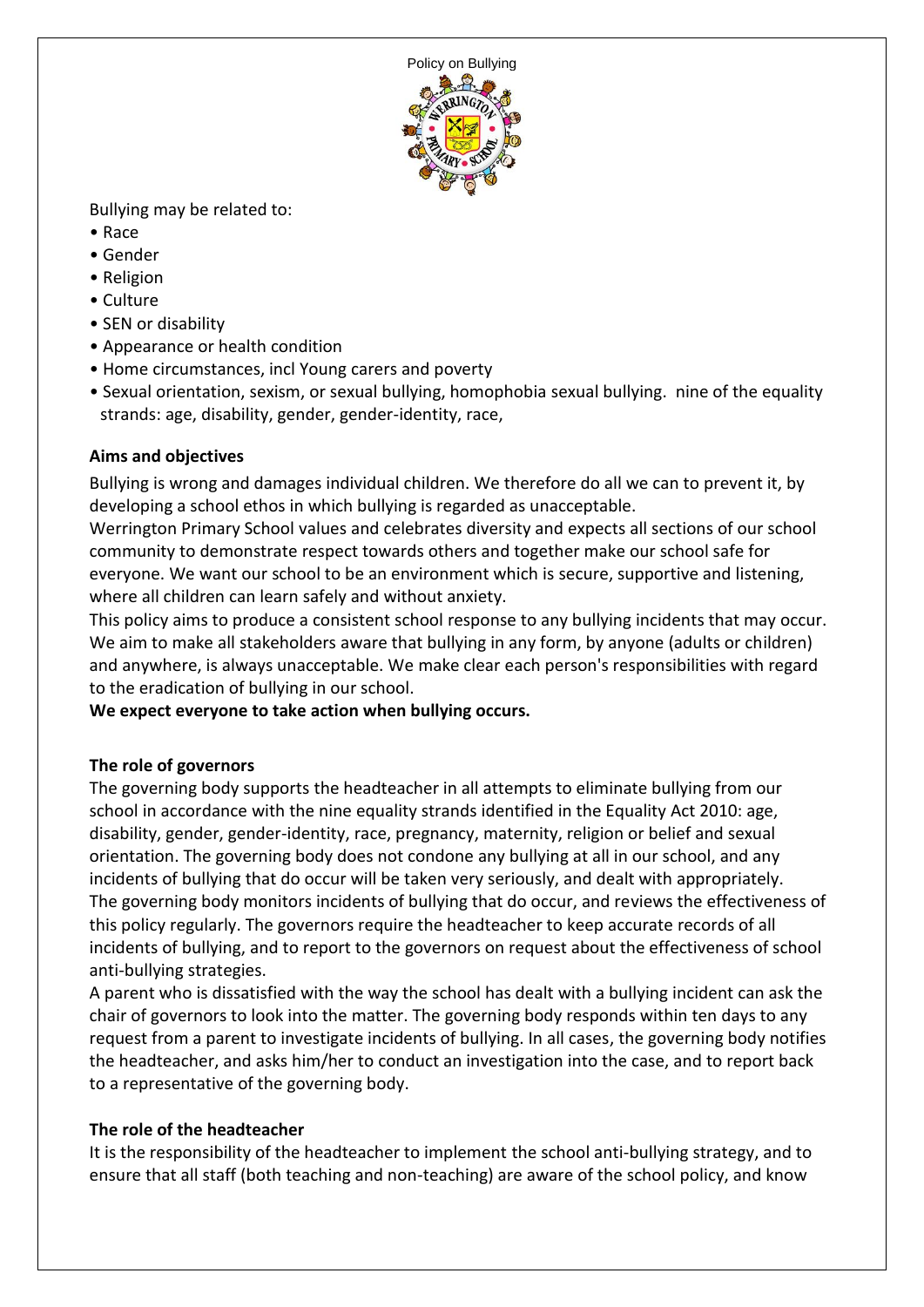

how to identify and deal with incidents of bullying. The headteacher reports to the governing body about the effectiveness of the anti-bullying policy on request.

The headteacher ensures that all children know that bullying is wrong, and that it is unacceptable behaviour in this school. The headteacher draws the attention of children to this fact at suitable moments. For example, anti-bullying week or if an incident occurs, the headteacher may decide to use an assembly as the forum in which to discuss with other children why this behaviour was wrong, and why a pupil is being punished.

The headteacher ensures that all staff, including lunchtime staff, receive sufficient training to be equipped to identify and deal with all incidents of bullying.

The headteacher sets the school climate of mutual support and praise for success, so making bullying less likely. When children feel they are important and belong to a friendly and welcoming school, bullying is far less likely to be part of their behaviour.

### **The role of the teacher and support staff**

All of the staff in our school take all forms of bullying seriously, and seek to prevent it from taking place. Teachers keep their own records of all incidents that happen in their class, and that they are aware of in the school. If teachers witness an act of bullying, they will either investigate it themselves or refer it to the headteacher. Teachers and support staff do all they can to support the child who is being bullied. If a child is being bullied, then, after consultation with the headteacher, the teacher informs the child's parents or carers.

In the head teacher's room, there is an anti-bullying logbook in which staff record all incidents of bullying that occur both in and out of class.

When any bullying has taken place between members of a class, the teacher will deal with the issue immediately. This may involve counselling and support for the victim, and punishment for the offender. Time is spent talking to the child who has done the bullying, explaining to them why their action was wrong and how they should change their behaviour in future. If a child is repeatedly involved in bullying, we inform the headteacher and the special needs coordinator. We then invite the child's parents or carers into the school to discuss the situation. In more extreme cases, e.g. where these initial discussions have proved ineffective, the headteacher may contact external support agencies, such as the social services.

All members of staff routinely attend training, which equips them to identify bullying and to follow school policy and procedures with regard to behaviour management.

Teachers use a range of methods to help prevent bullying and to establish a climate of trust and respect for all. They use drama, role-play, stories etc., within the formal curriculum, to help pupils understand the feelings of bullied children, and to practise the restraint required to avoid lapsing into bullying behaviour. Circle time is used to praise, reward and celebrate the success of all children, and thus to help create a positive atmosphere.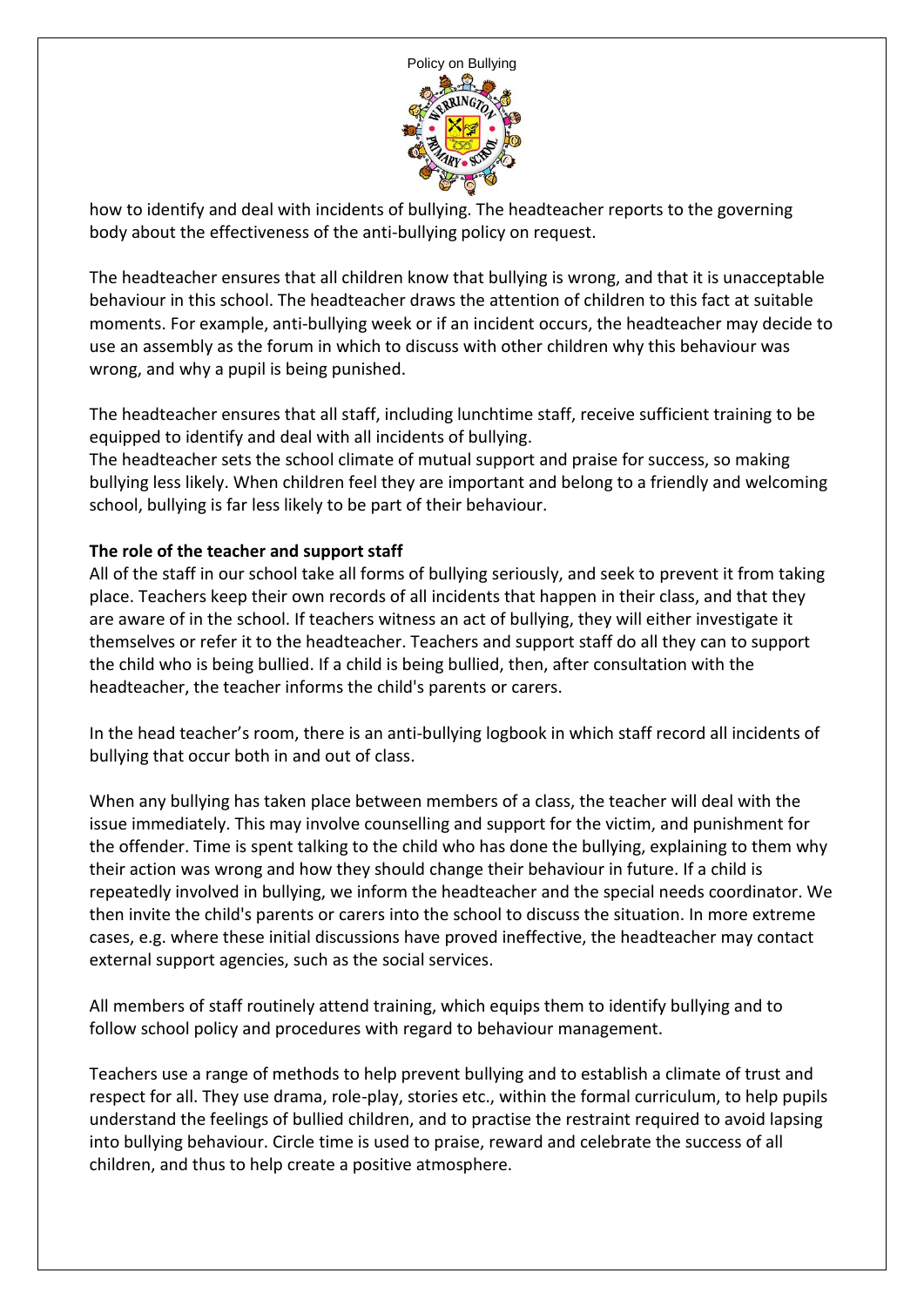

### **The role of parents and carers**

Parents and carers who are concerned that their child might be being bullied, or who suspect that their child may be the perpetrator of bullying, should contact their child's class teacher immediately. If they are not satisfied with the response, they should contact the headteacher. If they remain dissatisfied, they should follow the school's complaints procedure, as detailed in the school prospectus.

Parents and carers have a responsibility to support the school's anti-bullying policy, actively encouraging their child to be a positive member of the school community. Parents and carers can find more information about how to respond to incidents of bullying in the school joint stakeholder publication, 'We're better without bullying'.

### **The role of pupils**

Pupils are encouraged to inform somebody they trust if they are being bullied and to continue to let people know if the bullying persists. Pupils are encouraged to inform a member of staff should they witness bullying taking place. Pupils are invited to tell us their views about a range of school issues, including bullying, in pupil questionnaires.

Children can find more information about how to respond to incidents of bullying in the school joint stakeholder publication, 'We're better without bullying'.

A member of the School Council is appointed as an Anti -Bullying Ambassador.

# **Bullying linked to ICT and other technology**

At Werrington Primary we implement an e-safety and digital literacy curriculum for all children. Our e-safety lead, Miss Carruthers ensures that this is adhered to and all staff assess every child around their skills and knowledge of e-safety and digital literacy.

 We also have a Digi Guru steering group ,made up of children from every year group, that report on the latest news regarding e-safety to their peers.

 If a bullying incident directed at a child occurs using email or mobile phone technology whilst at school these strategies will be used:

- Advise the child or young person not to respond to the message.
- Inform the headteacher and e-safety co-ordinator.
- Secure and preserve any evidence.
- Refer to relevant policies including e-safety or acceptable use policy and apply appropriate sanctions.
- Notify parents of the child/ children involved.
- Consider informing the police depending on the severity or repetitious nature of offence.
- Inform the LA e-safety officer.

If malicious or threatening comments are posted on an Internet site about a child or member of staff:

Inform the headteacher and e-safety co-ordinator.